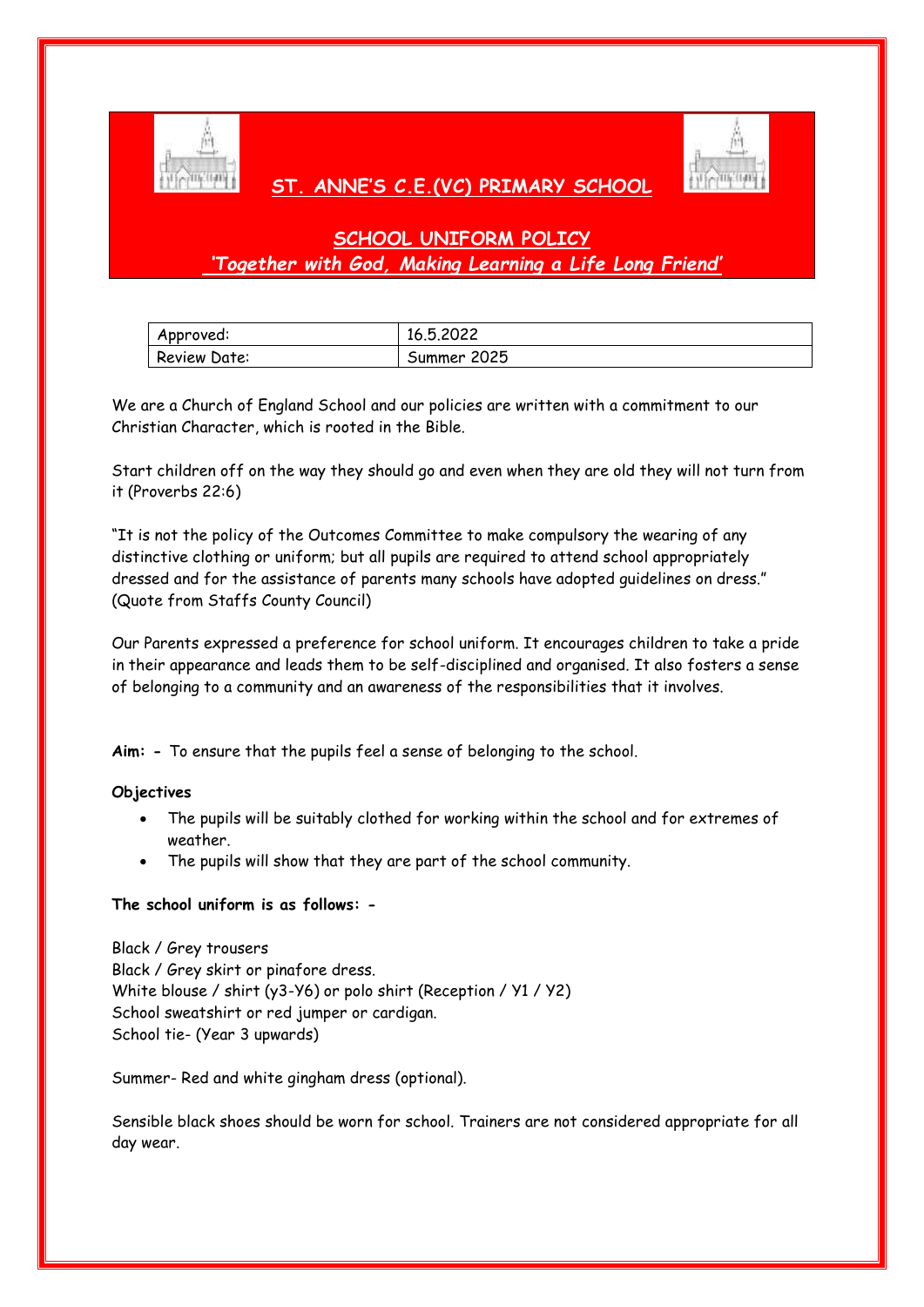Should parents wish to purchase embroidered uniform, school sweatshirts, cardigans and polo shirts all embroidered with the school logo are available through Mr Motif shop in Milton

To participate fully in **physical education** your child will need a PE. Kit: -

Children are invited to attend school on their designated day for P.E. wearing their P.E. kit.

This should consist of trainers, tracksuit bottoms and a red hoody. School sweatshirts are also acceptable. Embroidered red hoodies are available through the Mr Motif shop. Football shirts should not be worn.

St Anne's C.E. Primary School run a second hand uniform shop once a month and items can be requested by parents and carers at any time.

**Swimmers** will need a swimming bag, a suitable one-piece swimming costume or trunks and a swimming hat for children with long hair.

The wearing of jewellery with the exception of ear-rings is not allowed, but should not in any case be worn for P.E., dance or swimming. If ear-rings are worn they should be a plain stud that the child can remove independently.

Protective clothing is available in school for Art and Design and Technology work.

The pupils may also be asked to bring Wellingtons for some outdoor work.

**All clothing must be named.** Every effort will be made to find lost property but we will dispose of any unlabelled clothing after  $\frac{1}{2}$  term.

### **Hair**

Long hair (below shoulder length) should be tied back. Hair accessories should be minimal, plain and in school colours. Hair should be kept out of children's eyes using headbands, clips and slides; again plain using school colours. During term-time pupils are asked not to have fashion hairstyles which include: shaved, dyed or streaked hair, patterns and mohawks. Hair braids, tinsels and feathers should not be worn.

#### **Jewellery, Make-up and Nails Jewellery-**

Watches and plain stud earrings can be worn. Plain stud earrings are defined as silver or gold, spherical shaped and small. Pupils are not allowed to wear make-up or false nails to school. Pupils are often required to engage in practical activities and thus the length of finger nails should reflect this. False nails are not suitable and nail paint should only be clear- if required.

**Religious symbols:** Children are permitted to wear items which are classed as religious symbols, after discussion with the Headteacher.

**Body Piercing:** Any form of body piercing (studs, rings, pins, etc.) presents health and safety problems. The school policy is to follow the guidance set out in the B.A.A.L.P.E. Document (The British Association of Advisers and Lecturers in Physical Education). All forms of body piercing